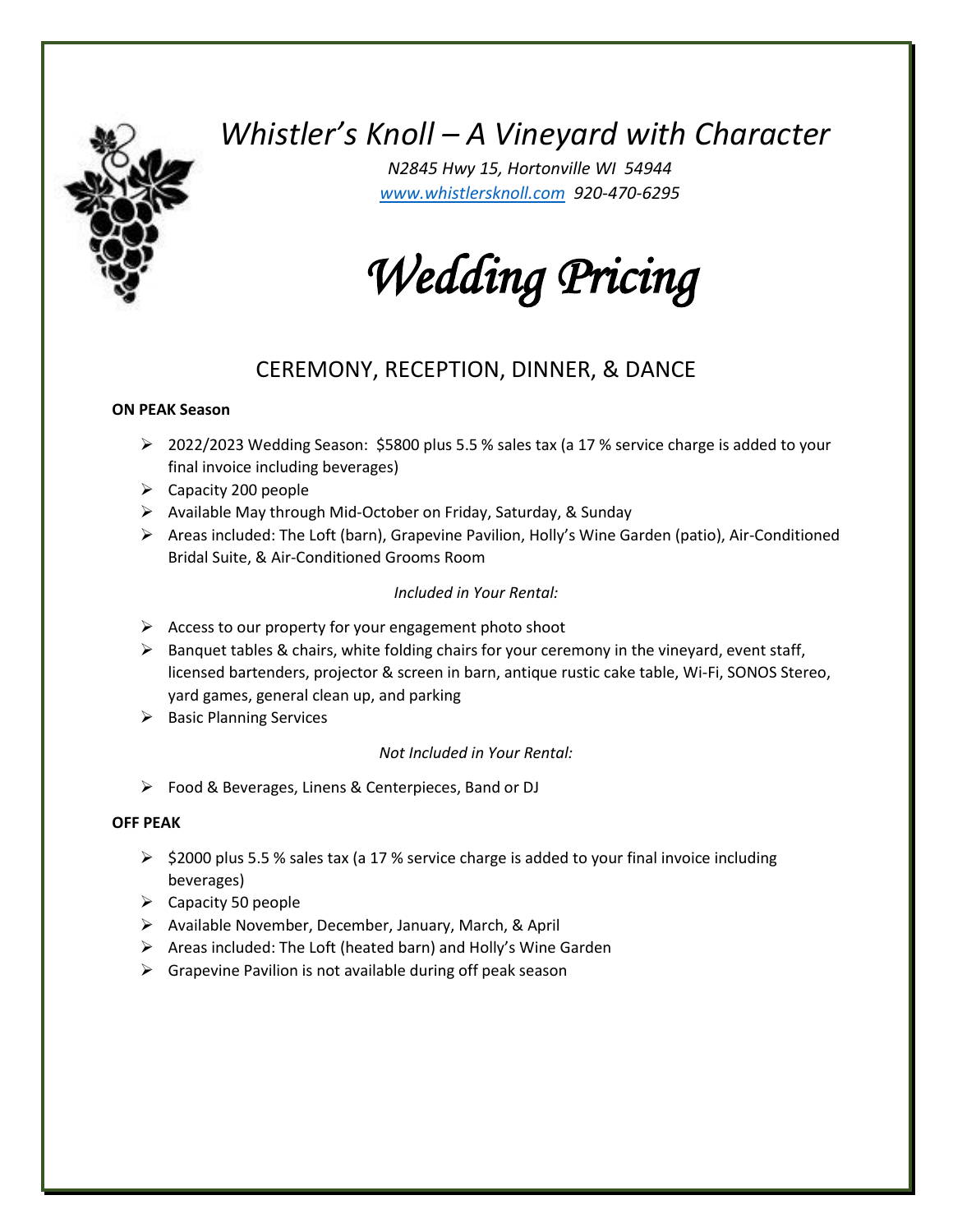#### **Weeknight Special for 3 Hours**

- $\triangleright$  \$800 plus 5.5 % sales tax. (a 17 % service charge is added to your final invoice including beverages)
- ➢ Available on weeknight only (IE: Monday through Thursday)
- $\triangleright$  Special offer is not available during a holiday week
- $\geq$  25 Ceremony chairs are included (white folding up chairs)
- $\triangleright$  Cash bar available licensed bartender included NO CARRY IN BEVERAGES

### CALENDAR & TOURS

Contact us for availability (sorry, our calendar is not completely up to date.) Let us know if you would like to schedule a tour. We conduct tours on Thursdays through Sunday's.

We require a \$50 credit card deposit to secure a tour, which is refunded after your visit. You can cancel anytime up until 10 pm the night before without being charged.

#### How to Book Your Special Day

We recommend you schedule an on-site private tour with us so you can visit The Loft (barn,) bridal suite, and groom's room. You will have plenty of time to ask questions. OR you can follow this link for a virtual [tour!](https://my.matterport.com/show/?m=DRnKv1fBuze&fbclid=IwAR3E6a5reYL3qfglPK00erkoWgbB4DrpjY-nowscwzwZR31hHcoSYahtn3Y%20%20) After your tour if you decide to book with us, we prepare a contract, and require a **nonrefundable** initial investment plus the signed contract to secure your event date and time.

Initial Investment Prices:

- On Peak Season \$1500
- Off Peak Season \$500
- Weeknight Special \$400

The balance is due including a pre-payment on beverages one month before your event. Preferred payment method is by check. If using a credit card, we add a 4% convenience fee. If you cancel your date for any reason, we are not able to refund your initial investment because we have turned away another client. You may want to consider talking with your insurance agent to find out if they recommend cancelation insurance or an event policy for your wedding day. This will give you peace of mind in case of an unusual situation that is neither your fault nor ours, although we do carry full coverage insurance.